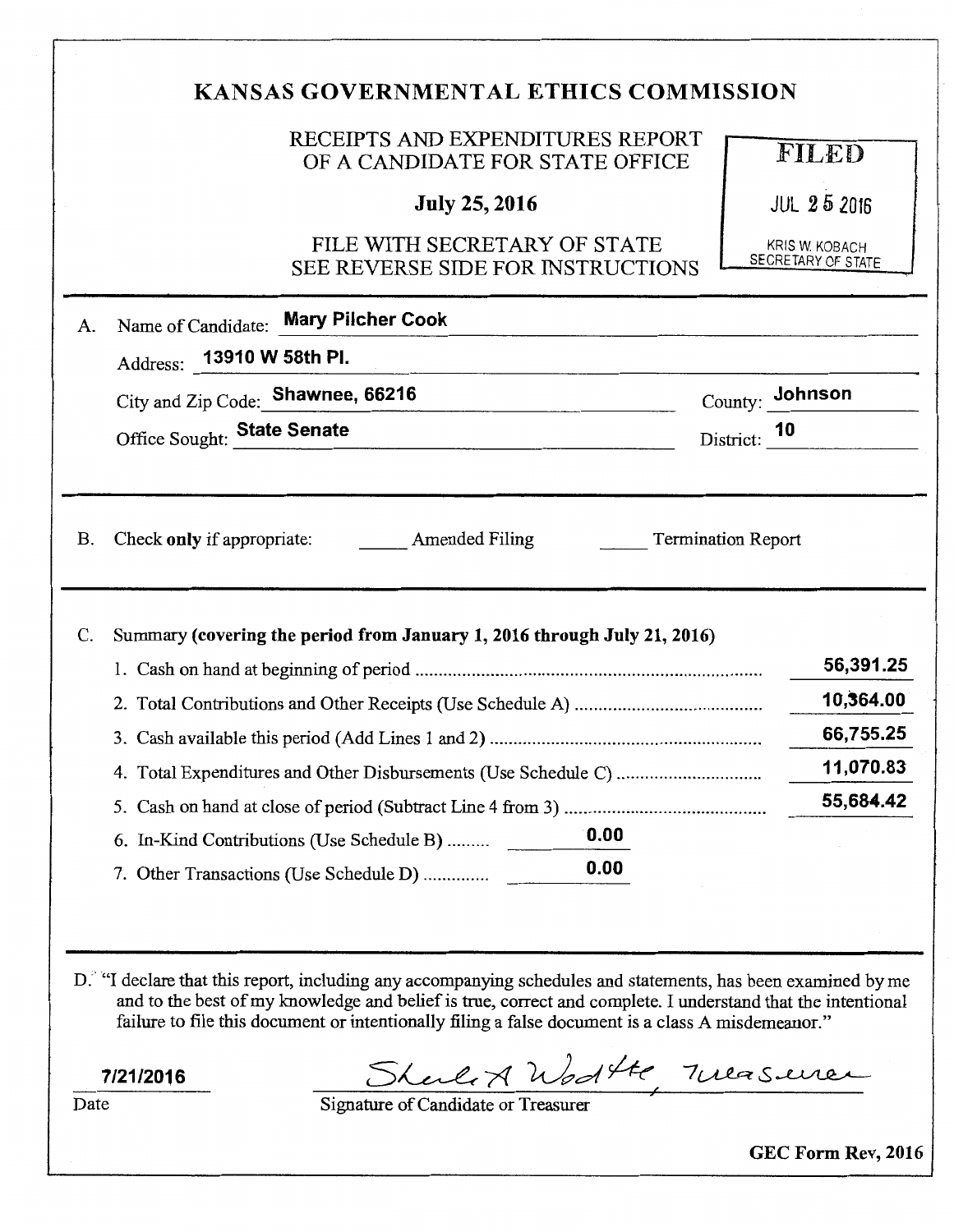| <b>MARY PILCHER COOK</b>                                                                  |                                                                                                                                                                                                                                                                            |                               |   |   |  |                       |                                                                                                                   |  |  |  |  |  |  |                                    |
|-------------------------------------------------------------------------------------------|----------------------------------------------------------------------------------------------------------------------------------------------------------------------------------------------------------------------------------------------------------------------------|-------------------------------|---|---|--|-----------------------|-------------------------------------------------------------------------------------------------------------------|--|--|--|--|--|--|------------------------------------|
| <b>SCHEDULE A</b><br><b>CONTRIBUTIONS AND OTHER RECEIPTS</b><br>January 1 - July 21, 2016 |                                                                                                                                                                                                                                                                            |                               |   |   |  |                       |                                                                                                                   |  |  |  |  |  |  |                                    |
|                                                                                           |                                                                                                                                                                                                                                                                            |                               |   |   |  |                       |                                                                                                                   |  |  |  |  |  |  |                                    |
|                                                                                           |                                                                                                                                                                                                                                                                            |                               |   |   |  |                       | Occupation and Industry of<br><b>Check Appropriate Box</b><br><b>Individual Giving</b><br><b>Name and Address</b> |  |  |  |  |  |  | Amount of Cash,<br>Check, Loan, or |
| Date                                                                                      | of Contributor                                                                                                                                                                                                                                                             | More Than \$150               |   |   |  | Cash Check Loan Other | <b>Other Receipt</b>                                                                                              |  |  |  |  |  |  |                                    |
|                                                                                           |                                                                                                                                                                                                                                                                            |                               |   |   |  |                       |                                                                                                                   |  |  |  |  |  |  |                                    |
| 2/18/16                                                                                   | <b>Chad Bettes</b>                                                                                                                                                                                                                                                         | <b>Marketing Director</b>     |   |   |  |                       |                                                                                                                   |  |  |  |  |  |  |                                    |
|                                                                                           | 7325 Legler St., Shawnee KS 66217                                                                                                                                                                                                                                          | Marketing Industry            |   | x |  |                       | 250.00                                                                                                            |  |  |  |  |  |  |                                    |
| 2/15/16                                                                                   | Ron Roy                                                                                                                                                                                                                                                                    | <b>Engineering Consultant</b> |   |   |  |                       |                                                                                                                   |  |  |  |  |  |  |                                    |
|                                                                                           | 5809 Park Cir., Shawnee KS 66216                                                                                                                                                                                                                                           | Engineering Industry          |   | x |  |                       | 300.00                                                                                                            |  |  |  |  |  |  |                                    |
|                                                                                           |                                                                                                                                                                                                                                                                            |                               |   |   |  |                       |                                                                                                                   |  |  |  |  |  |  |                                    |
| 2/1/16                                                                                    | Lida Wurtenberger                                                                                                                                                                                                                                                          |                               |   |   |  |                       |                                                                                                                   |  |  |  |  |  |  |                                    |
|                                                                                           | 5702 Cody, Shawnee KS 66203                                                                                                                                                                                                                                                | Retired                       |   | x |  |                       | 100.00                                                                                                            |  |  |  |  |  |  |                                    |
| 1/5/16                                                                                    | JT Huffman                                                                                                                                                                                                                                                                 |                               |   |   |  |                       |                                                                                                                   |  |  |  |  |  |  |                                    |
|                                                                                           | 15705 W 62nd St., Shawnee KS 66217                                                                                                                                                                                                                                         | Retired                       |   | x |  |                       | 100.00                                                                                                            |  |  |  |  |  |  |                                    |
|                                                                                           |                                                                                                                                                                                                                                                                            |                               |   |   |  |                       |                                                                                                                   |  |  |  |  |  |  |                                    |
| 3/18/16                                                                                   | John J. Pilcher                                                                                                                                                                                                                                                            |                               |   |   |  |                       |                                                                                                                   |  |  |  |  |  |  |                                    |
|                                                                                           | 1114 SW 10th Ave., Topeka KS 66604                                                                                                                                                                                                                                         | <b>Catholic Priest</b>        |   | x |  |                       | 500.00                                                                                                            |  |  |  |  |  |  |                                    |
| 4/3/16                                                                                    | Donald Trewett                                                                                                                                                                                                                                                             |                               |   |   |  |                       |                                                                                                                   |  |  |  |  |  |  |                                    |
|                                                                                           | 10902 W 60th St., Shawnee KS 66203                                                                                                                                                                                                                                         |                               |   | x |  |                       | 50.00                                                                                                             |  |  |  |  |  |  |                                    |
|                                                                                           |                                                                                                                                                                                                                                                                            |                               |   |   |  |                       |                                                                                                                   |  |  |  |  |  |  |                                    |
| 6/9/16                                                                                    | George Baldwin, DDS                                                                                                                                                                                                                                                        |                               |   |   |  |                       |                                                                                                                   |  |  |  |  |  |  |                                    |
|                                                                                           | 7070 W 107th St., Ste 120                                                                                                                                                                                                                                                  |                               |   |   |  |                       |                                                                                                                   |  |  |  |  |  |  |                                    |
|                                                                                           | Overland Park, KS 66212                                                                                                                                                                                                                                                    |                               |   | x |  |                       | 100.00                                                                                                            |  |  |  |  |  |  |                                    |
| 6/13/16                                                                                   | Mary Cashman                                                                                                                                                                                                                                                               |                               |   |   |  |                       |                                                                                                                   |  |  |  |  |  |  |                                    |
|                                                                                           | 10025 W 55th St., Merriam KS 66203                                                                                                                                                                                                                                         |                               |   | x |  |                       | 100.00                                                                                                            |  |  |  |  |  |  |                                    |
|                                                                                           |                                                                                                                                                                                                                                                                            |                               |   |   |  |                       |                                                                                                                   |  |  |  |  |  |  |                                    |
| 6/10/16                                                                                   | Thomas Kalin                                                                                                                                                                                                                                                               |                               |   |   |  |                       |                                                                                                                   |  |  |  |  |  |  |                                    |
|                                                                                           | 10605 W 61st St., Shawnee, KS 66203                                                                                                                                                                                                                                        | Retired                       |   | x |  |                       | 250.00                                                                                                            |  |  |  |  |  |  |                                    |
| 6/10/16                                                                                   | Darryl Taylor                                                                                                                                                                                                                                                              |                               |   |   |  |                       |                                                                                                                   |  |  |  |  |  |  |                                    |
|                                                                                           | 3204 W 157th St., Overland Park, KS 66224                                                                                                                                                                                                                                  |                               |   | x |  |                       | 100.00                                                                                                            |  |  |  |  |  |  |                                    |
|                                                                                           |                                                                                                                                                                                                                                                                            |                               |   |   |  |                       |                                                                                                                   |  |  |  |  |  |  |                                    |
| 6/8/16                                                                                    | Linda Roy                                                                                                                                                                                                                                                                  | <b>Business Consultant</b>    |   |   |  |                       | 500.00                                                                                                            |  |  |  |  |  |  |                                    |
|                                                                                           | 5809 Park Cir., Shawnee KS 66216                                                                                                                                                                                                                                           | Marketing Industry            |   | x |  |                       |                                                                                                                   |  |  |  |  |  |  |                                    |
| 6/8/16                                                                                    | Roy and Aminda Baldwin                                                                                                                                                                                                                                                     |                               |   |   |  |                       |                                                                                                                   |  |  |  |  |  |  |                                    |
|                                                                                           | 5701 Halsey St., Shawnee KS 66216                                                                                                                                                                                                                                          |                               | x |   |  |                       | 50.00                                                                                                             |  |  |  |  |  |  |                                    |
|                                                                                           |                                                                                                                                                                                                                                                                            |                               |   |   |  |                       |                                                                                                                   |  |  |  |  |  |  |                                    |
| 6/9/16                                                                                    | C. Lynn McLarty<br>12715 W 55th Ter., Shawnee KS 66216                                                                                                                                                                                                                     |                               |   | x |  |                       | 105.00                                                                                                            |  |  |  |  |  |  |                                    |
|                                                                                           |                                                                                                                                                                                                                                                                            |                               |   |   |  |                       |                                                                                                                   |  |  |  |  |  |  |                                    |
| 6/9/16                                                                                    | Darlene Mansfield                                                                                                                                                                                                                                                          |                               |   |   |  |                       |                                                                                                                   |  |  |  |  |  |  |                                    |
|                                                                                           | 11302 W 74th, Shawnee KS 66203                                                                                                                                                                                                                                             |                               |   | x |  |                       | 50.00                                                                                                             |  |  |  |  |  |  |                                    |
|                                                                                           |                                                                                                                                                                                                                                                                            |                               |   |   |  |                       |                                                                                                                   |  |  |  |  |  |  |                                    |
| 6/11/16                                                                                   | Tami Wilson<br>7235 Grandview St., Overland Park, KS                                                                                                                                                                                                                       |                               |   |   |  |                       |                                                                                                                   |  |  |  |  |  |  |                                    |
|                                                                                           | 66204                                                                                                                                                                                                                                                                      |                               |   | x |  |                       | 100.00                                                                                                            |  |  |  |  |  |  |                                    |
|                                                                                           |                                                                                                                                                                                                                                                                            |                               |   |   |  |                       |                                                                                                                   |  |  |  |  |  |  |                                    |
| 6/11/16                                                                                   | Stephen Jenkins                                                                                                                                                                                                                                                            |                               |   |   |  |                       |                                                                                                                   |  |  |  |  |  |  |                                    |
|                                                                                           | 14619 W 50th St., Shawnee KS 66216                                                                                                                                                                                                                                         |                               |   | x |  |                       | 50.00                                                                                                             |  |  |  |  |  |  |                                    |
| 6/27/16                                                                                   | KS Rural Independent Telecoms PAC                                                                                                                                                                                                                                          |                               |   |   |  |                       |                                                                                                                   |  |  |  |  |  |  |                                    |
|                                                                                           | PO Box 4799, Topeka, KS 66604                                                                                                                                                                                                                                              | PAC                           |   | x |  |                       | 250.00                                                                                                            |  |  |  |  |  |  |                                    |
|                                                                                           |                                                                                                                                                                                                                                                                            |                               |   |   |  |                       |                                                                                                                   |  |  |  |  |  |  |                                    |
| 6/28/16                                                                                   | The Kansas Realtors PAC                                                                                                                                                                                                                                                    |                               |   |   |  |                       |                                                                                                                   |  |  |  |  |  |  |                                    |
|                                                                                           | 3644 SW Burlingame Rd., Topeka, KS 66611<br>SUBTOTAL THIS PAGE AND RESIDENCE AND RELEASED FOR A STRINGER CONTROL OF STRINGER CONTROL IN A STRINGER OF STRINGER CONTROL OF STRINGER CONTROL OF STRINGER CONTROL OF STRINGER CONTROL OF STRINGER CONTROL OF STRINGER CONTROL | PAC                           |   | x |  |                       | 1000.00<br>$\sim$ $\sim$ 3955.00                                                                                  |  |  |  |  |  |  |                                    |
|                                                                                           |                                                                                                                                                                                                                                                                            |                               |   |   |  |                       |                                                                                                                   |  |  |  |  |  |  |                                    |

 $\sim 5-1$ 

 $\sim$   $\sim$ 

 $\bar{z}$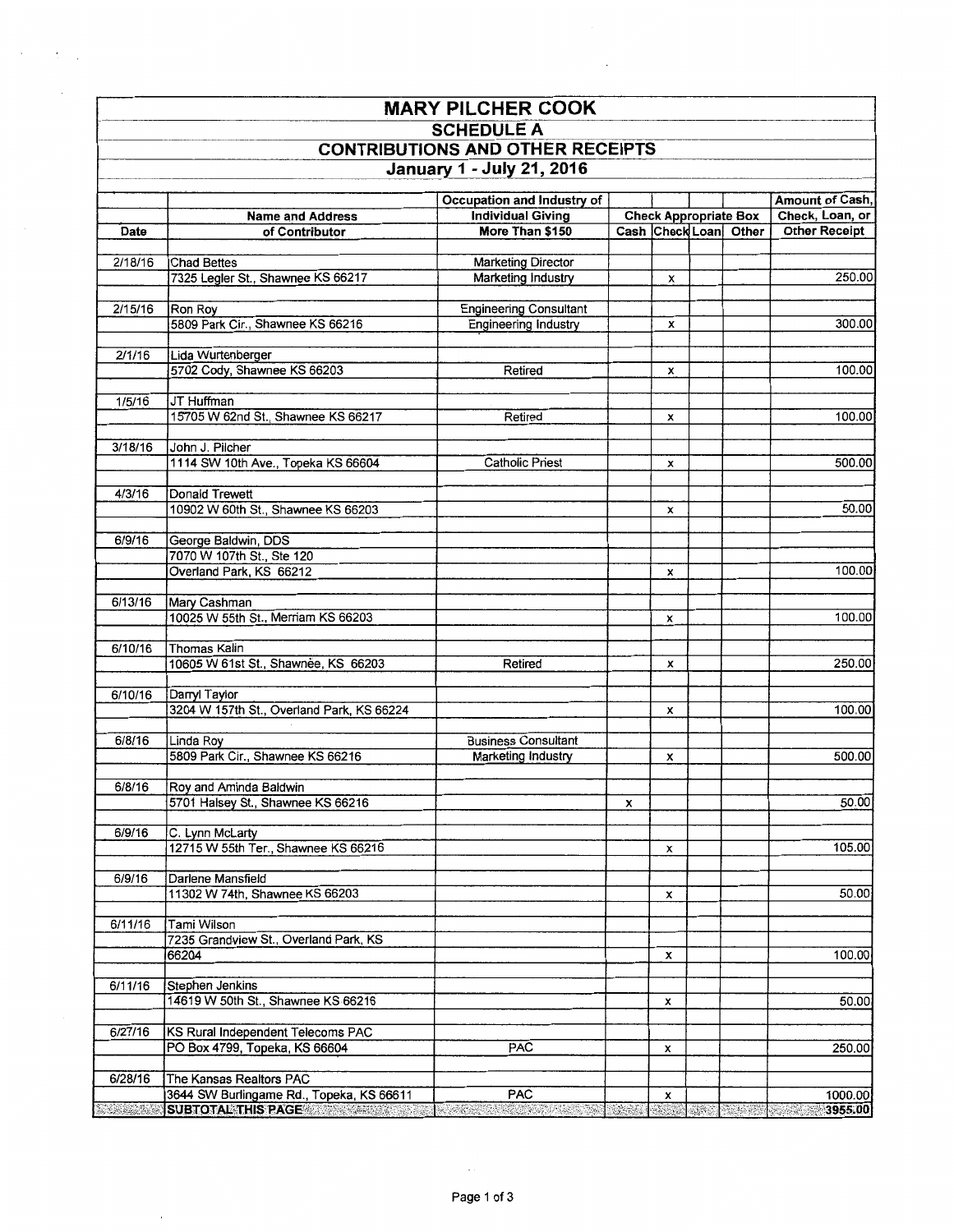| <b>MARY PILCHER COOK</b>                                                                         |                                                                                                               |                                  |  |   |  |        |         |                                                                                                                   |                 |  |  |  |                       |                                    |
|--------------------------------------------------------------------------------------------------|---------------------------------------------------------------------------------------------------------------|----------------------------------|--|---|--|--------|---------|-------------------------------------------------------------------------------------------------------------------|-----------------|--|--|--|-----------------------|------------------------------------|
| <b>SCHEDULE A</b><br><b>CONTRIBUTIONS AND OTHER RECEIPTS</b><br><b>January 1 - July 21, 2016</b> |                                                                                                               |                                  |  |   |  |        |         |                                                                                                                   |                 |  |  |  |                       |                                    |
|                                                                                                  |                                                                                                               |                                  |  |   |  |        |         | Occupation and Industry of<br><b>Check Appropriate Box</b><br><b>Individual Giving</b><br><b>Name and Address</b> |                 |  |  |  |                       | Amount of Cash,<br>Check, Loan, or |
|                                                                                                  |                                                                                                               |                                  |  |   |  |        | Date    | of Contributor                                                                                                    | More Than \$150 |  |  |  | Cash Check Loan Other | <b>Other Receipt</b>               |
|                                                                                                  |                                                                                                               |                                  |  |   |  |        |         |                                                                                                                   |                 |  |  |  |                       |                                    |
| 6/10/16                                                                                          | Bill and Maggie Casassa                                                                                       |                                  |  |   |  |        |         |                                                                                                                   |                 |  |  |  |                       |                                    |
|                                                                                                  | 120 Terrace Trl. S, Lake Quivira KS 66217                                                                     |                                  |  | x |  |        | 50.00   |                                                                                                                   |                 |  |  |  |                       |                                    |
| 06/12/16                                                                                         | Ben Terrill                                                                                                   |                                  |  |   |  |        |         |                                                                                                                   |                 |  |  |  |                       |                                    |
|                                                                                                  | 10520 W 49th Ter., Shawnee KS 66203                                                                           |                                  |  | x |  |        | 50.00   |                                                                                                                   |                 |  |  |  |                       |                                    |
|                                                                                                  |                                                                                                               |                                  |  |   |  |        |         |                                                                                                                   |                 |  |  |  |                       |                                    |
| 06/12/16                                                                                         | Joe and Kathleen Pavlich                                                                                      |                                  |  |   |  |        |         |                                                                                                                   |                 |  |  |  |                       |                                    |
|                                                                                                  | 5718 Alden Ct., Shawnee KS 66216                                                                              |                                  |  | x |  |        | 100.00  |                                                                                                                   |                 |  |  |  |                       |                                    |
| 06/12/16                                                                                         | Chris Humble                                                                                                  |                                  |  |   |  |        |         |                                                                                                                   |                 |  |  |  |                       |                                    |
|                                                                                                  | 608 South Hickory, Gardner KS 66030                                                                           |                                  |  | x |  |        | 50.00   |                                                                                                                   |                 |  |  |  |                       |                                    |
|                                                                                                  |                                                                                                               |                                  |  |   |  |        |         |                                                                                                                   |                 |  |  |  |                       |                                    |
| 06/16/16                                                                                         | Lester Wuertz                                                                                                 |                                  |  |   |  |        |         |                                                                                                                   |                 |  |  |  |                       |                                    |
|                                                                                                  | 2227 Clark Rd., Richmond, KS 66080                                                                            |                                  |  | x |  |        | 50.00   |                                                                                                                   |                 |  |  |  |                       |                                    |
| 06/13/16                                                                                         | Paul McKie                                                                                                    |                                  |  |   |  |        |         |                                                                                                                   |                 |  |  |  |                       |                                    |
|                                                                                                  | 8235 Nall Ave., Prairie Village, KS 66208                                                                     | Retired                          |  | x |  |        | 200.00  |                                                                                                                   |                 |  |  |  |                       |                                    |
|                                                                                                  |                                                                                                               |                                  |  |   |  |        |         |                                                                                                                   |                 |  |  |  |                       |                                    |
|                                                                                                  | 6/14/2016 Stanley Jasperson                                                                                   |                                  |  |   |  |        |         |                                                                                                                   |                 |  |  |  |                       |                                    |
|                                                                                                  | 6925 Meadowlark Ln, Shawnee, KS 66226                                                                         |                                  |  | x |  |        | 100.00  |                                                                                                                   |                 |  |  |  |                       |                                    |
| 06/12/16                                                                                         | <b>Mary McGrath</b>                                                                                           |                                  |  |   |  |        |         |                                                                                                                   |                 |  |  |  |                       |                                    |
|                                                                                                  | 9614 W 96th Ter., Overland Park, 66212                                                                        |                                  |  | x |  |        | 50.00   |                                                                                                                   |                 |  |  |  |                       |                                    |
|                                                                                                  |                                                                                                               |                                  |  |   |  |        |         |                                                                                                                   |                 |  |  |  |                       |                                    |
|                                                                                                  | 6/13/2016 William Treu                                                                                        |                                  |  |   |  |        |         |                                                                                                                   |                 |  |  |  |                       |                                    |
|                                                                                                  | 11753 S Hagan St., Olathe KS 66062                                                                            | Retired                          |  | x |  |        | 200.00  |                                                                                                                   |                 |  |  |  |                       |                                    |
| 06/21/16                                                                                         | <b>Walter Serafin</b>                                                                                         |                                  |  |   |  |        |         |                                                                                                                   |                 |  |  |  |                       |                                    |
|                                                                                                  | 5014 Park St., Shawnee KS 66216                                                                               |                                  |  |   |  | CC     | 50.00   |                                                                                                                   |                 |  |  |  |                       |                                    |
|                                                                                                  |                                                                                                               |                                  |  |   |  |        |         |                                                                                                                   |                 |  |  |  |                       |                                    |
| 06/21/16                                                                                         | John Currie                                                                                                   |                                  |  |   |  |        |         |                                                                                                                   |                 |  |  |  |                       |                                    |
|                                                                                                  | 13410 W 56th St., Shawnee KS 66216                                                                            |                                  |  |   |  | cc     | 100.00  |                                                                                                                   |                 |  |  |  |                       |                                    |
| 06/21/16                                                                                         | <b>Paul McAlister</b>                                                                                         |                                  |  |   |  |        |         |                                                                                                                   |                 |  |  |  |                       |                                    |
|                                                                                                  | 14709 S Chalet Dr., Olathe, KS 66062                                                                          |                                  |  |   |  | CС     | 100.00  |                                                                                                                   |                 |  |  |  |                       |                                    |
|                                                                                                  |                                                                                                               |                                  |  |   |  |        |         |                                                                                                                   |                 |  |  |  |                       |                                    |
| 06/04/16                                                                                         | Farmers Employee & Agent PAC of KS                                                                            |                                  |  |   |  |        | 1000.00 |                                                                                                                   |                 |  |  |  |                       |                                    |
|                                                                                                  | 2345 SW Current Ct., Lees Summit MO                                                                           | <b>PAC</b>                       |  | x |  |        |         |                                                                                                                   |                 |  |  |  |                       |                                    |
| 06/08/16                                                                                         | John D'Aloia                                                                                                  |                                  |  |   |  |        |         |                                                                                                                   |                 |  |  |  |                       |                                    |
|                                                                                                  | 311 West Alma St., St. Mary's KS 66536                                                                        |                                  |  |   |  | PayPal | 100.00  |                                                                                                                   |                 |  |  |  |                       |                                    |
|                                                                                                  |                                                                                                               |                                  |  |   |  |        |         |                                                                                                                   |                 |  |  |  |                       |                                    |
| 05/19/16                                                                                         | John David Myres<br>22321 W 58th St., Shawnee KS 66226                                                        | Sales<br><b>Medical Industry</b> |  |   |  | PayPal | 200.00  |                                                                                                                   |                 |  |  |  |                       |                                    |
|                                                                                                  |                                                                                                               |                                  |  |   |  |        |         |                                                                                                                   |                 |  |  |  |                       |                                    |
| 6/18/16                                                                                          | Condie Erwin                                                                                                  |                                  |  |   |  |        |         |                                                                                                                   |                 |  |  |  |                       |                                    |
|                                                                                                  | 3805 SW Munson Ave., Topeka KS 66604                                                                          |                                  |  |   |  | Piryx  | 50.00   |                                                                                                                   |                 |  |  |  |                       |                                    |
| 6/24/16                                                                                          |                                                                                                               |                                  |  |   |  |        |         |                                                                                                                   |                 |  |  |  |                       |                                    |
|                                                                                                  | Nancy Hanahan<br>10001 W 156th St., Overland Park, KS 66221                                                   | Retired                          |  | x |  |        | 300.00  |                                                                                                                   |                 |  |  |  |                       |                                    |
|                                                                                                  |                                                                                                               |                                  |  |   |  |        |         |                                                                                                                   |                 |  |  |  |                       |                                    |
| 6/21/16                                                                                          | Vic and Joan Van Walleghem                                                                                    |                                  |  |   |  |        |         |                                                                                                                   |                 |  |  |  |                       |                                    |
|                                                                                                  | 10818 W 51st Ter., Shawnee KS 66203                                                                           | Retired                          |  | x |  |        | 300.00  |                                                                                                                   |                 |  |  |  |                       |                                    |
|                                                                                                  | SUBTOTAL THIS PAGE AND RESIDENCE IN A RELEASE AND RELEASE AND RELEASE AND RELEASE AND RELEASE AND SOLUTION OF |                                  |  |   |  |        |         |                                                                                                                   |                 |  |  |  |                       |                                    |
|                                                                                                  |                                                                                                               |                                  |  |   |  |        |         |                                                                                                                   |                 |  |  |  |                       |                                    |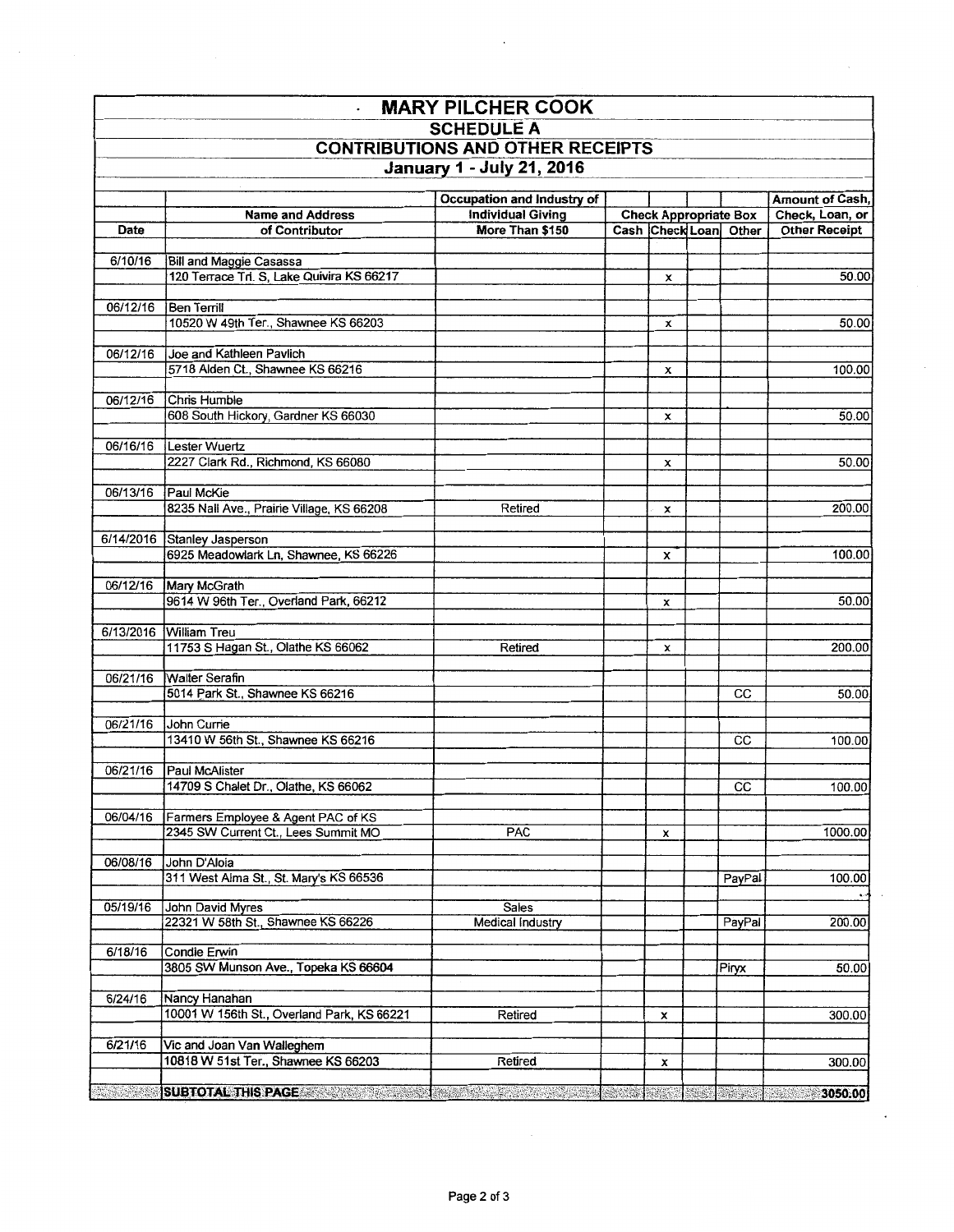| <b>MARY PILCHER COOK</b>                                     |                                                                                             |                          |  |         |    |                              |                           |
|--------------------------------------------------------------|---------------------------------------------------------------------------------------------|--------------------------|--|---------|----|------------------------------|---------------------------|
| <b>SCHEDULE A</b><br><b>CONTRIBUTIONS AND OTHER RECEIPTS</b> |                                                                                             |                          |  |         |    |                              |                           |
|                                                              |                                                                                             |                          |  |         |    |                              | January 1 - July 21, 2016 |
| Occupation and Industry of<br>Amount of Cash,                |                                                                                             |                          |  |         |    |                              |                           |
|                                                              | <b>Name and Address</b>                                                                     | <b>Individual Giving</b> |  |         |    | <b>Check Appropriate Box</b> | Check, Loan, or           |
| Date                                                         | of Contributor                                                                              | More Than \$150          |  |         |    | Cash Check Loan Other        | <b>Other Receipt</b>      |
|                                                              |                                                                                             |                          |  |         |    |                              |                           |
| 6/10/16                                                      | A. Ross Shepherd<br>4729 Black Swan Dr., Shawnee KS 66216                                   |                          |  | x       |    |                              | 100.00                    |
|                                                              |                                                                                             |                          |  |         |    |                              |                           |
| 7/7/16                                                       | Ernest Straub III                                                                           | <b>Business Owner</b>    |  |         |    |                              |                           |
|                                                              | 5034 Arapahoe St., Shawnee, KS 66226                                                        | Construction Industry    |  |         |    | PayPal                       | 200.00                    |
| 6/25/16                                                      | Daniel Pope                                                                                 | Manager                  |  |         |    |                              |                           |
|                                                              | 5312 W 100th St., Overland Park, KS 66207                                                   | Telecom Industry         |  |         |    | PayPal                       | 200.00                    |
|                                                              |                                                                                             |                          |  |         |    |                              |                           |
| 7/3/16                                                       | <b>Bruce Rimbo</b>                                                                          |                          |  |         |    |                              |                           |
|                                                              | 262 Lakeshore Dr. W., Lake Quivira, KS 66217                                                |                          |  | x       |    |                              | 100.00                    |
| 6/27/16                                                      | Patrick and Melodi McAnany                                                                  | <b>Business Owner</b>    |  |         |    |                              |                           |
|                                                              | 222 Arapahoe, Lake Quivira, KS 66217                                                        | Construction Industry    |  | x       |    |                              | 250.00                    |
|                                                              |                                                                                             |                          |  |         |    |                              |                           |
| 6/30/16                                                      | Joyce Boone<br>9826 Wedd Dr., Overland Park, KS 66212                                       |                          |  | x       |    |                              | 100.00                    |
|                                                              |                                                                                             |                          |  |         |    |                              |                           |
| 6/26/16                                                      | Catherine Cormaci                                                                           |                          |  |         |    |                              |                           |
|                                                              | 13652 W 58th Ter., Shawnee, KS 66216                                                        |                          |  | x       |    |                              | 100.00                    |
| 6/27/16                                                      | Zella Phelps                                                                                |                          |  |         |    |                              |                           |
|                                                              | 12808 W 55th St., Shawnee KS 66216                                                          |                          |  | x       |    |                              | 100.00                    |
|                                                              |                                                                                             |                          |  |         |    |                              |                           |
| 6/31/16                                                      | Kansas Certified Registered Nurse Anesthetists                                              |                          |  |         |    |                              |                           |
|                                                              | 10437 W 125th Ter., Overland Parks KS 66213                                                 | PAC                      |  | x       |    |                              | 250.00                    |
| 7/13/16                                                      | Kansas Society of Certified Public Accountants                                              |                          |  |         |    |                              |                           |
|                                                              | 100 SE 9th St., Topeka, KS 66612                                                            | PAC                      |  | x       |    |                              | 250.00                    |
| 6/29/16                                                      |                                                                                             |                          |  |         |    |                              |                           |
|                                                              | <b>Fred Coatney</b><br>5920 Barton Dr., Shawnee, KS 66203                                   |                          |  | x       |    |                              | 100.00                    |
|                                                              |                                                                                             |                          |  |         |    |                              |                           |
|                                                              | 7/13/2016 William M. Raymond                                                                |                          |  |         |    |                              |                           |
|                                                              | PO Box 48788, Wichita, KS 67201                                                             |                          |  | x       |    |                              | 100.00                    |
| 7/13/2016                                                    | William S. Raymond                                                                          |                          |  |         |    |                              |                           |
|                                                              | PO Box 48788, Wichita, KS 67201                                                             |                          |  | x       |    |                              | 100.00                    |
|                                                              |                                                                                             |                          |  |         |    |                              |                           |
| 7/14/16                                                      | James Vore<br>4800 W 183rd St., Stilwell, KS 66085                                          | Retired                  |  | x       |    |                              | 250.00                    |
|                                                              |                                                                                             |                          |  |         |    |                              |                           |
| 7/21/16                                                      | William Bondurant                                                                           |                          |  |         |    |                              |                           |
|                                                              | 14600 W 50th St., Shawnee KS 66216                                                          | Retired                  |  |         |    | Piryx                        | 200.00                    |
|                                                              |                                                                                             |                          |  |         |    |                              |                           |
|                                                              |                                                                                             |                          |  |         |    |                              |                           |
|                                                              |                                                                                             |                          |  |         |    |                              |                           |
|                                                              |                                                                                             |                          |  |         |    |                              |                           |
|                                                              |                                                                                             |                          |  |         |    |                              |                           |
| an Sa                                                        | SUBTOTAL THIS PAGE AND RESIDENCE AND RESIDENCE.                                             | an dan basa da sa        |  | an an a |    |                              | 2400.00                   |
|                                                              | <b>Total Itemized Receipts for Period</b>                                                   |                          |  |         |    |                              | 9405.00                   |
|                                                              | Total Uniternized Contributions (\$50 or less)<br>Sales of Political Materials (Unitemized) |                          |  |         |    |                              | 959.00                    |
|                                                              | Total Contributions When Contributor not Known                                              |                          |  |         |    |                              | 0.00                      |
|                                                              | Total Receipts This Period (to line 2 of Summary)                                           |                          |  | XARIS.  | A. | ang ing                      | 10364.00<br>Walio         |
|                                                              |                                                                                             |                          |  |         |    |                              |                           |

 $\bar{\mathbf{r}}$ 

l,

 $\ddot{\phantom{a}}$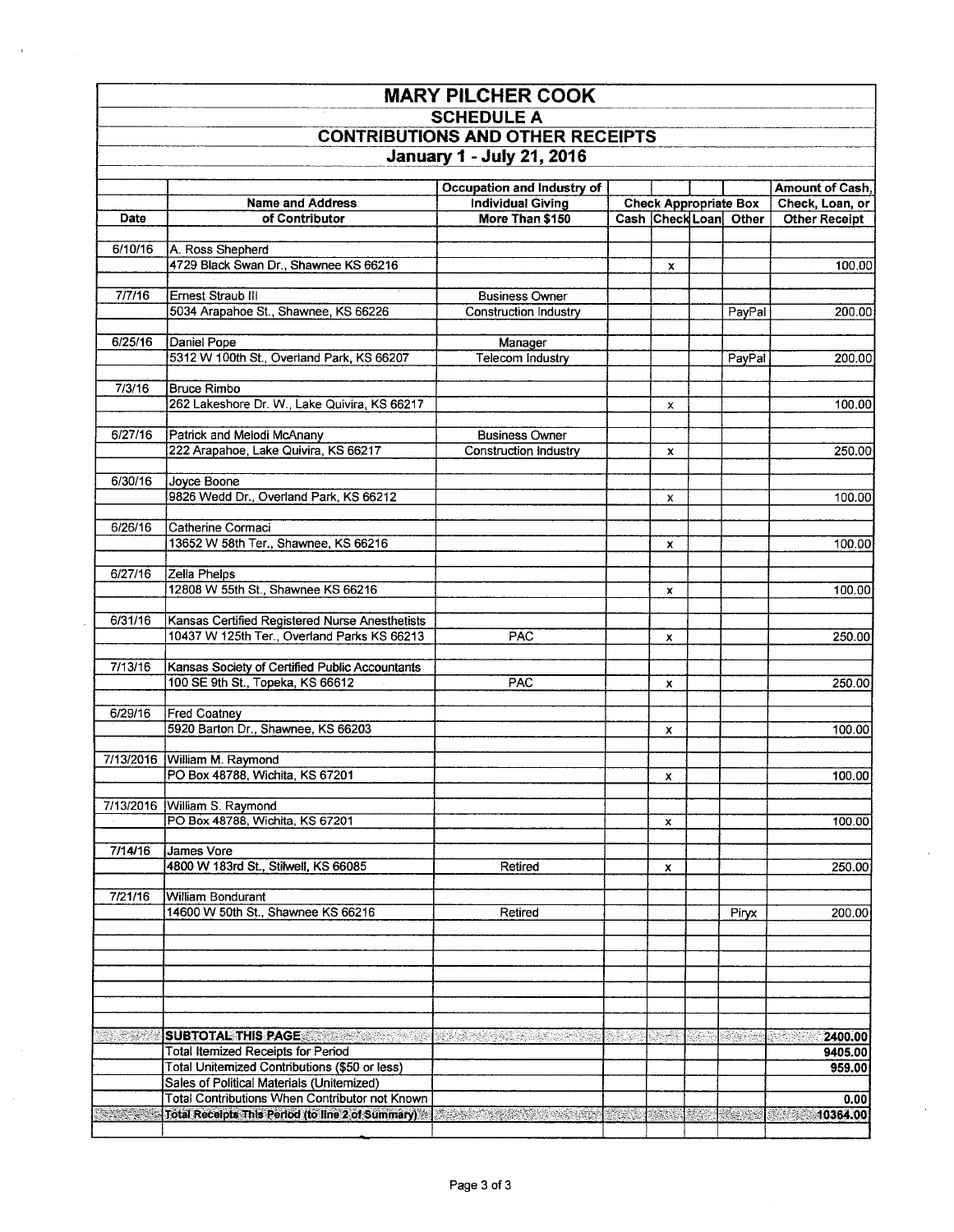## **MARY PILCHER COOK SCHEDULE C EXPENDITURES AND OTHER DISBURSEMENTS January 1 - July 21, 2016**

|                |                                                                   | <b>Purpose of Expenditure</b>             |          |
|----------------|-------------------------------------------------------------------|-------------------------------------------|----------|
| Date           | <b>Name and Address</b>                                           | or Disbursement                           | Amount   |
|                |                                                                   |                                           |          |
| 1/5/16         | <b>Bold Lines Grassroots</b>                                      |                                           |          |
|                | 10229 Millstone Dr., Lenexa, KS 66220                             | Consulting                                | 1,200.00 |
|                |                                                                   |                                           |          |
| 1/6/16         | Kansas Legislative Mailroom<br>551-S Statehouse, Topeka, KS 66612 |                                           | 697.76   |
|                |                                                                   | Excess Postage for legislative newsletter |          |
| 1/7/15         | <b>USPS</b>                                                       |                                           |          |
|                | 22015 W 66th St., Shawnee KS 66226                                | Certified mail of campaign finance report | 5.56     |
|                |                                                                   |                                           |          |
|                | 1/25/16 Amerigroup                                                |                                           |          |
|                | 9225 Indian Creek Pkwy, Overland Park KS                          | Return excess contribution from 2016      | 35.15    |
|                |                                                                   |                                           |          |
| 3/3/16         | KLEAR                                                             |                                           |          |
|                | 900 S. Kansa Ave., Topeka KS 66601                                | Dues for 2016                             | 300.00   |
|                |                                                                   |                                           |          |
| 3/2/16         | <b>Constant Contact</b>                                           |                                           |          |
|                | Website                                                           | Email newsletter service - I year         | 459.00   |
| 2/18/16        |                                                                   |                                           |          |
|                | Piryx<br>Online donation service                                  | <b>Transaction fee</b>                    | 11.25    |
|                |                                                                   |                                           |          |
| 4/11/16 PayPal |                                                                   |                                           |          |
|                | Online donation service                                           | <b>Transaction fee</b>                    | 1.75     |
|                |                                                                   |                                           |          |
| 3/19/16        | <b>First Watch</b>                                                |                                           |          |
|                | 11112 W. 63rd, Shawnee KS 66213                                   | Campaign strategy meeting                 | 48.02    |
|                |                                                                   |                                           |          |
| 5/19/16        | Mike Pirner                                                       |                                           |          |
|                | 10229 Millstone Dr., Lenexa, KS 66220                             | Reimburse for printing and postage        | 69.44    |
|                |                                                                   |                                           |          |
| 6/4/16         | <b>Tom Martin</b>                                                 |                                           | 301.85   |
|                | 6801 Caenen Lake Rd., Shawnee KS 66216                            | Reimburse for Postage and volunteer food  |          |
| 6/7/16         | Varsity Marketing                                                 |                                           |          |
|                | 13851 W 63rd St., Shawnee KS 66216                                | <b>Campaign Tshirts</b>                   | 527.19   |
|                |                                                                   |                                           |          |
| 6/7/16         | FastSigns                                                         |                                           |          |
|                | Overland Park, KS 66212                                           | Magnetic car signs                        | 390.77   |
|                |                                                                   |                                           |          |
| 6/10/16        | Singularis                                                        |                                           |          |
|                | 6750 Antioch Rd., Overland Park KS 66204                          | Printing                                  | 2,828.00 |
|                |                                                                   |                                           |          |
| 1/7/16         | <b>First Watch</b>                                                |                                           |          |
|                | 11112 W. 63rd, Shawnee KS 66213                                   | Campaign strategy meeting                 | 48.76    |
| 5/12/16        |                                                                   |                                           |          |
|                | Minsky's<br>7198 Renner Rd., Shawnee KS 66217                     | Balance of food for campaign event        | 25.00    |
|                |                                                                   |                                           |          |
|                |                                                                   |                                           |          |
|                | <b>Subtotal this Page</b>                                         |                                           | 6,949.50 |
|                |                                                                   |                                           |          |